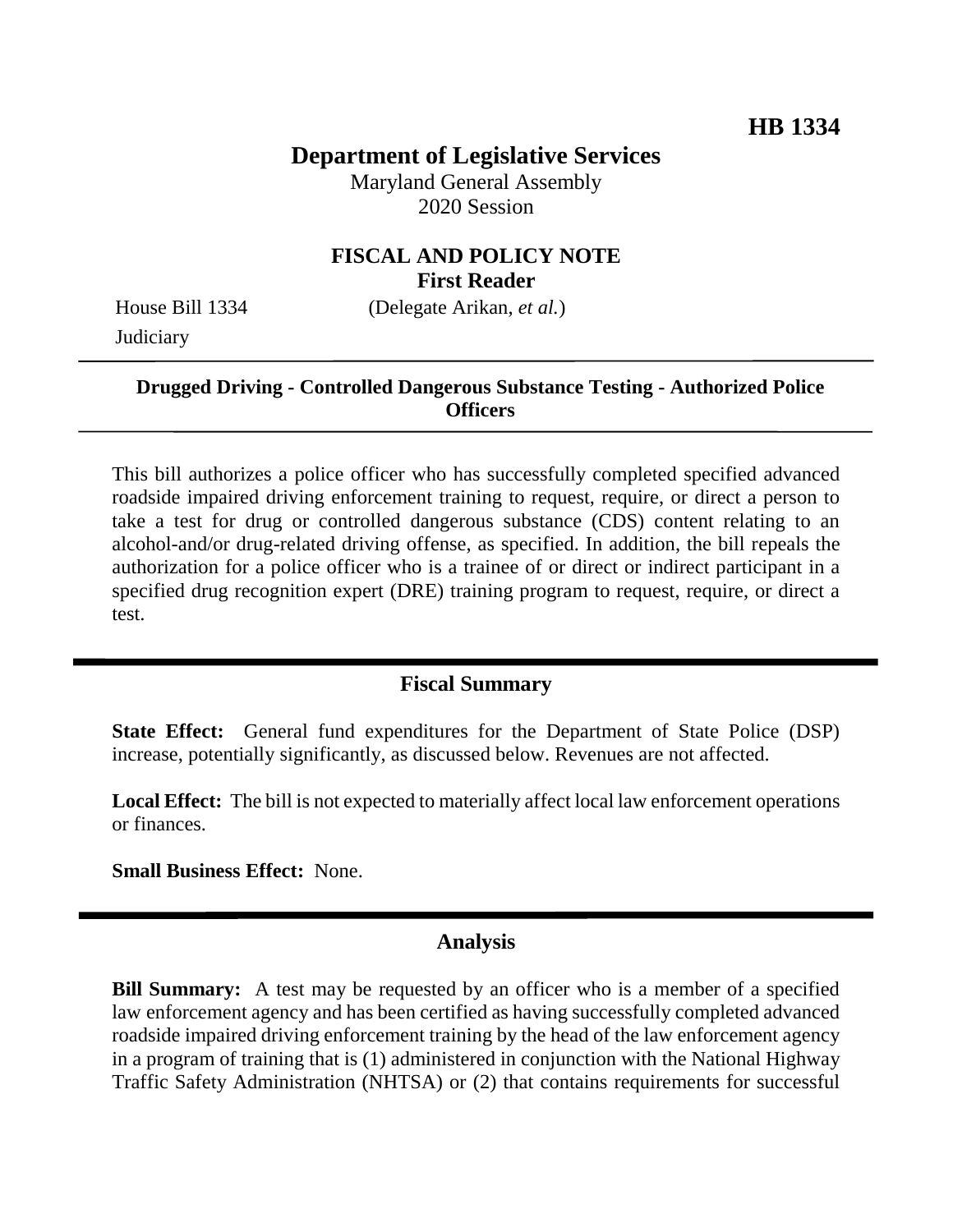completion of the training program that are substantially equivalent to the requirements of the Advanced Roadside Impaired Driving Enforcement (ARIDE) training developed by NHTSA.

**Current Law:** A test for drug or CDS content relating to an alcohol- and/or drug-related driving offense (1) may not be requested unless the law enforcement agency of which the officer is a member has the capacity to have such tests conducted *and* (2) may only be requested by a police officer who is a trainee, has been trained, or is participating directly or indirectly in a program of training, as specified. The training program must be designed to train and certify police officers DREs and be conducted by a law enforcement agency of the State or other law enforcement agency, as specified – either in conjunction with NHTSA or as a program of training that is substantially equivalent to the requirements of the Drug Recognition Training Program developed by NHTSA.

If a police officer determines that a driver's impairment is more substantial than is indicated by a low blood alcohol concentration test and/or there is other evidence of impairment by a drug or CDS, the driver may be detained on suspicion of driving while impaired by a drug or CDS. However, only a DRE may administer the 12-step evaluation used to investigate whether a driver is impaired by a drug or CDS. After the evaluation, the DRE may request the driver to take a blood test to determine impairment by a drug or CDS. If the driver refuses, the officer must obtain a search warrant for administration of the blood test, unless exigent circumstances exist.

**Background:** ARIDE, developed by NHTSA, is designed to train law enforcement officers to observe, identify, and articulate the signs of impairment related to drugs and/or alcohol. The course is not a substitute for DRE training and does not qualify or certify an individual as a DRE.

DSP advises that there are 813 trained DREs in the State and that 1,191 DRE evaluations were conducted in 2019. According to DSP, 1,185 law enforcement officers in the State have been trained in advanced roadside impaired driving enforcement in the last three years.

**State Expenditures:** The bill expands the authorization to request a test to include specified law enforcement officers who are not trained DREs but who have completed advanced roadside impaired driving enforcement training.

DSP advises that the bill likely results in more tests being requested and that it is currently outsourcing blood testing for drug and CDS content. Contractual costs related to each test for drug or CDS content are estimated at roughly \$680. *Under one illustrative scenario*, if the bill's changes result in an additional 200 tests annually, general fund expenditures for DSP increase by at least \$136,000 annually, assuming the testing is outsourced.

HB 1334/ Page 2